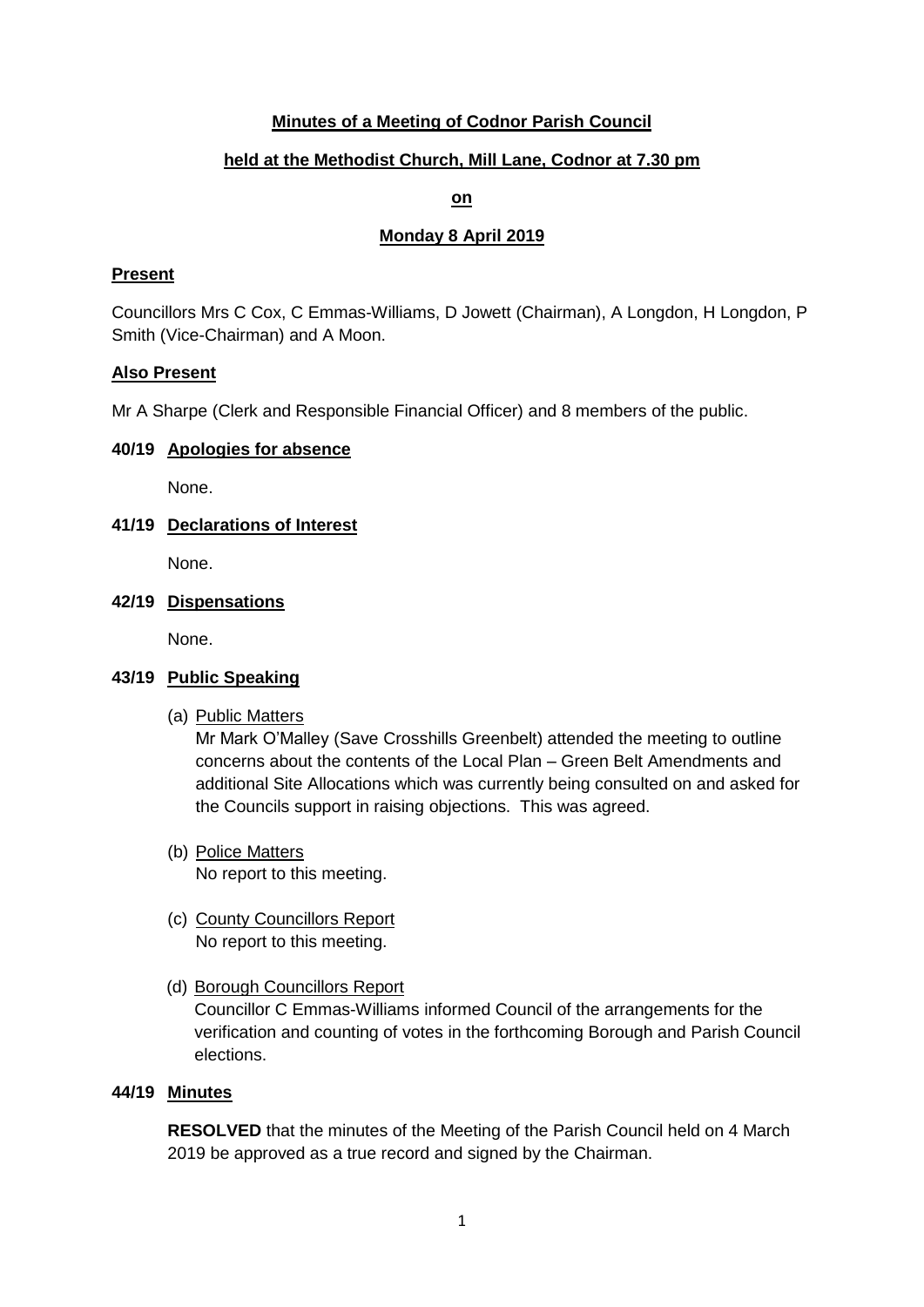## **45/19 To determine if any items of business should be taken with the public excluded**

**RESOLVED** that no items be taken with the press and public excluded.

#### **46/19 Chairman's Announcements**

The Chairman informed Members that HSL had resurfaced the potholes on the Mill Lane car park and had made no charge. HSL had indicated it was their contribution to the local community. Council agreed that a letter of thanks be sent to HSL.

The Chairman then thanked those Members who were not standing for re-election for all their hard work over the last four years and beyond.

The report was **NOTED**.

## **47/19 Parish Council – Items for Decision/Action**

(a) Best Kept Allotment Competition 2019 – Dates and prizes The Clerk reported that arrangements would be made for the 2019 Best Kept Allotments competition and that these would be finalised after the elections.

**RESOLVED** that the report be noted.

(b) Production of Chairman's Annual Report It was agreed that the Clerk would finalise the Chairman's Annual Report in time for the Annual Meeting in May.

**RESOLVED** accordingly.

(c) DALC Subscription 2019/20 **RESOLVED** that the lower rate subscription be paid for 2019/20.

#### (d) Local Plan consultation

Council considered the Submission Local Plan – Green Belt Amendments and Additional Site Allocations document which was out for consultation. Members also took into consideration the comments made in the public speaking session and **RESOLVED** to send the following objections/comments –

There are two specific sites within the parish of Codnor that we are very concerned about and strongly object to for the following reasons.

Firstly the site at Crosshill Page 28 6.10.18 – 20 & Page 49 HGS17

Codnor Parish Council(CPC) do not believe that the 'exceptional circumstances' for this site has been demonstrated for this site especially reading the reasons stated on the Benefit of Development box on the comments sheet( Ref no. PHS075).

The NPPF states in their guidance, Protecting Green Belt land serves 5 purposes: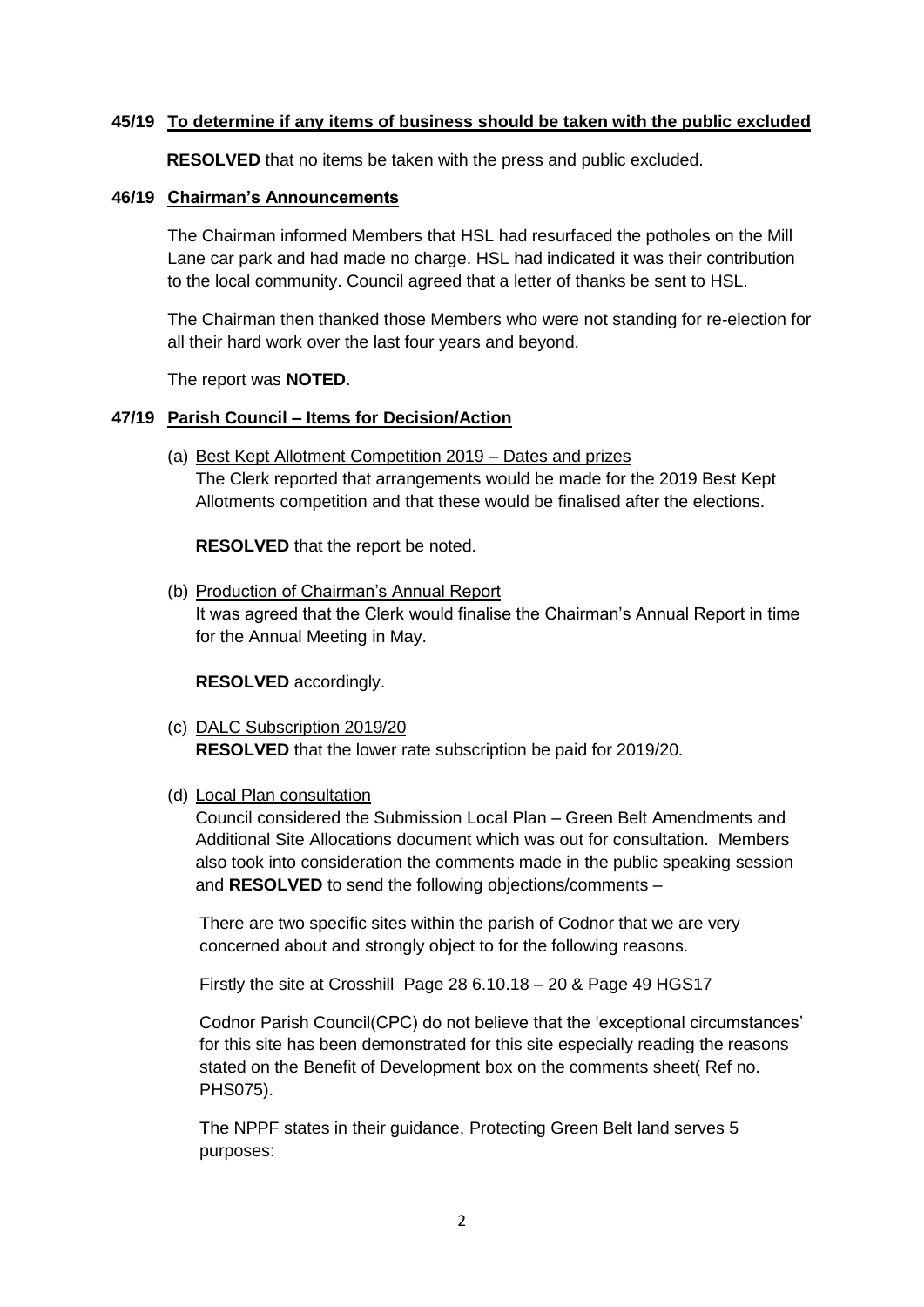1. to check the unrestricted sprawl of large built up areas

2. to prevent neighbouring towns merging into one another

- 3. to assist in safeguarding the countryside from encroachment
- 4. to preserve the setting and special character of historic towns

5. to assist in urban regeneration, by encouraging the recycling of derelict and other urban land.

It would appear that the main criteria that AVBC have used is (a) Can the development deliver the required houses within the five year period and (b) Is the developer who owns the site giving their commitment. CPC have obtained a copy of the response that Derbyshire County Council sent to AVBC when they where asked on other sites last December which states that the schools at Codnor Primary, Ripley St Johns, Lons Infant and Heanor Langley Infant school are all full and no capacity. We mention the other schools as there are other proposed sites in those areas for removal from the Green Belt as well.

We are concerned that if this proposal goes through it will be a step closer to the coalescence of Codnor with the village of Loscoe as the site is very close to Springfield Avenue, Brook Street and Highfield Close and would then have other re-applications coming forward which have been refused in the past.

As mentioned earlier there are other proposed sites running from Ripley through Codnor and Heanor which would put an extra 935 houses into the area on top of the 400 already approved at the Coppice Farm site in Waingroves. With all the extra vehicular movements these would generate and as there is no overall road improvements for the holistic position we are very concerned with the increase to a road system that is already creaking and the safety of pedestrians. The potential access/egress from the proposed site would also be an issue onto what is an exceptionally busy road.

The criteria used for this site states that it is readily accessible to local services, facilities and employment opportunities which CPC disputes. We do not believe that being within 400 metres of a bus stop, 400 metres of an existing open space (which is mostly under water) and within 2 kilometres of an existing business and industrial site does not contribute at all to exceptional circumstances as required by the Inspector. Where is the mention of any facilities for Doctors or Dentists or extra school places?

CPC believes that as a Parish Council we should have been consulted on the suitability of this site prior to it being proposed, where is the duty to co-operate with other authorities. On this basis we believe that this site should not have its classification removed from its Green Belt protection.

Site at Alfreton Road Codnor Page 37 6.10.61-62 & Page 66 Policy H8.

The area of land which it is proposed to release from Green Belt for the Gypsy and Traveller site occupies a small part of a much larger field surrounded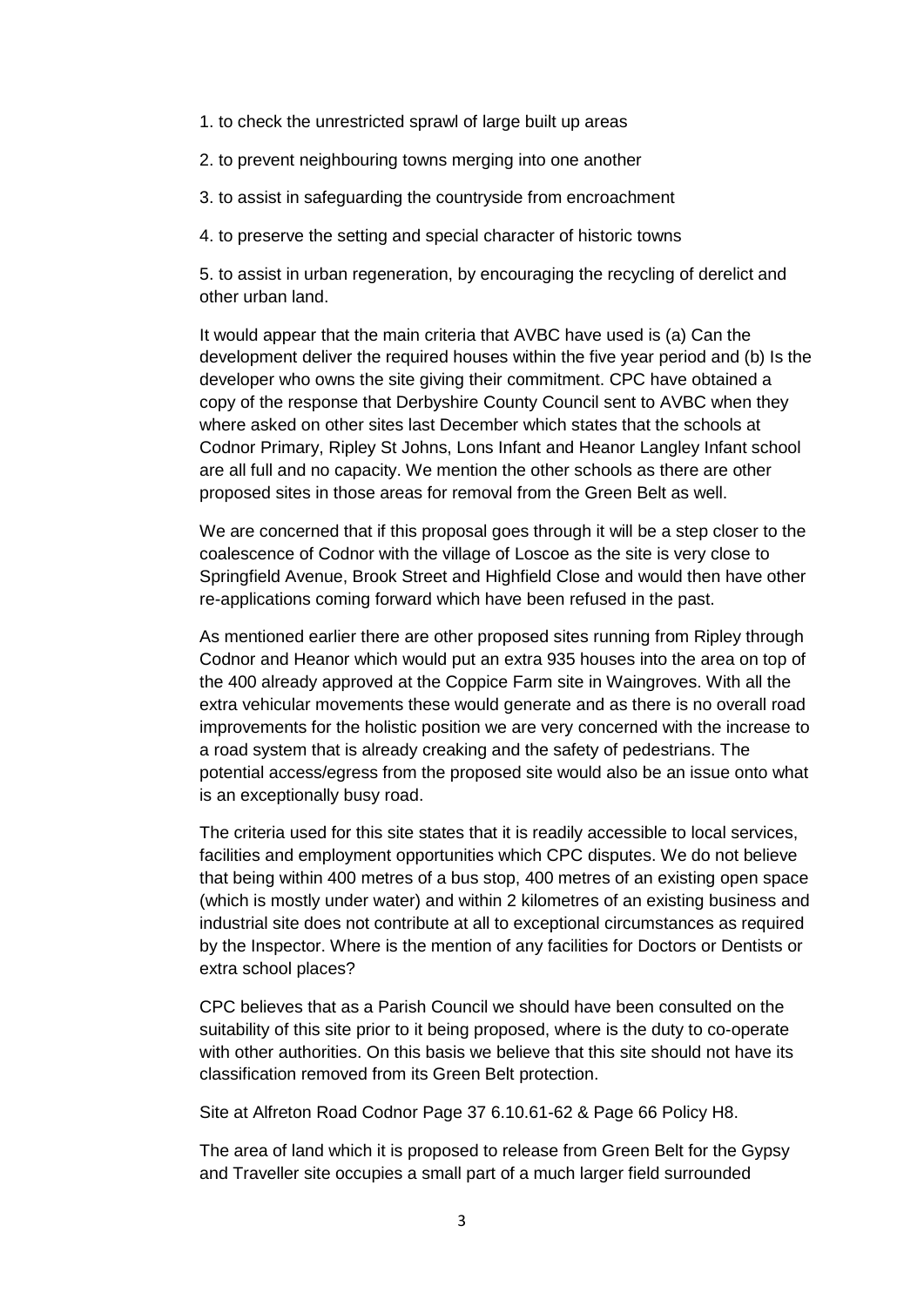completely by countryside. There are no defensible boundaries on two sides of the proposed site and is also some distance away from local amenities. The location is therefore contrary to planning policies contained in the Department of Communities and Local Government document 'Planning for Traveller Sites' and also in the NPPF.

CPC consider that there are no 'Exceptional Circumstances' which would justify the deletion of this area of land from the Green Belt. (Site Ref No GTS02 ) We believe that there are other areas of Brownfield land in the area which would be more suitable, including land on the Codnor Business Park which is no longer required by Derbyshire County Council for a Codnor By-Pass, plans for which have been abandoned after over 40 years of speculation.

No budget has been identified for the provision of a Travellers Site therefore it is very likely that it would be a number of years before such a site could be created, giving ample time to find and prepare an alternative Brownfield site.

The proposed site is close to High Holborn woodland, an area with significant wildlife, therefore CPC believe that a site, especially with no physical barriers, would lead to a deterioration in the environment of the area and potential damage to wildlife.

Lastly, we believe that this proposal represents inappropriate development of a Green Belt area, and as such is contrary to the policies listed above and therefore should be withdrawn from the sites to be removed from their Green belt status.

(e) Audit and accounts update

The Clerk updated Members on the process to be followed for the 2018/19 Accounts.

**RESOLVED** that the report be noted.

(f) Update on actions taken following walkabout inspection

The Clerk updated Members on the progress of dealing with matters raised in the recent walkabout inspection.

**RESOLVED** that the report be noted.

(g) Laptop

The Clerk sought approval to replace the aging Council PC with a new laptop.

**RESOLVED** that approval be given for the Clerk to purchase a laptop or PC upto the value of £500.00.

(h) Remembrance of Bob Moon – Purchase of Trophy

It was proposed that a trophy be purchased and possibly used for an annual cricket match to remember Bob Moon, who had been a long standing and hard working Member of the Council.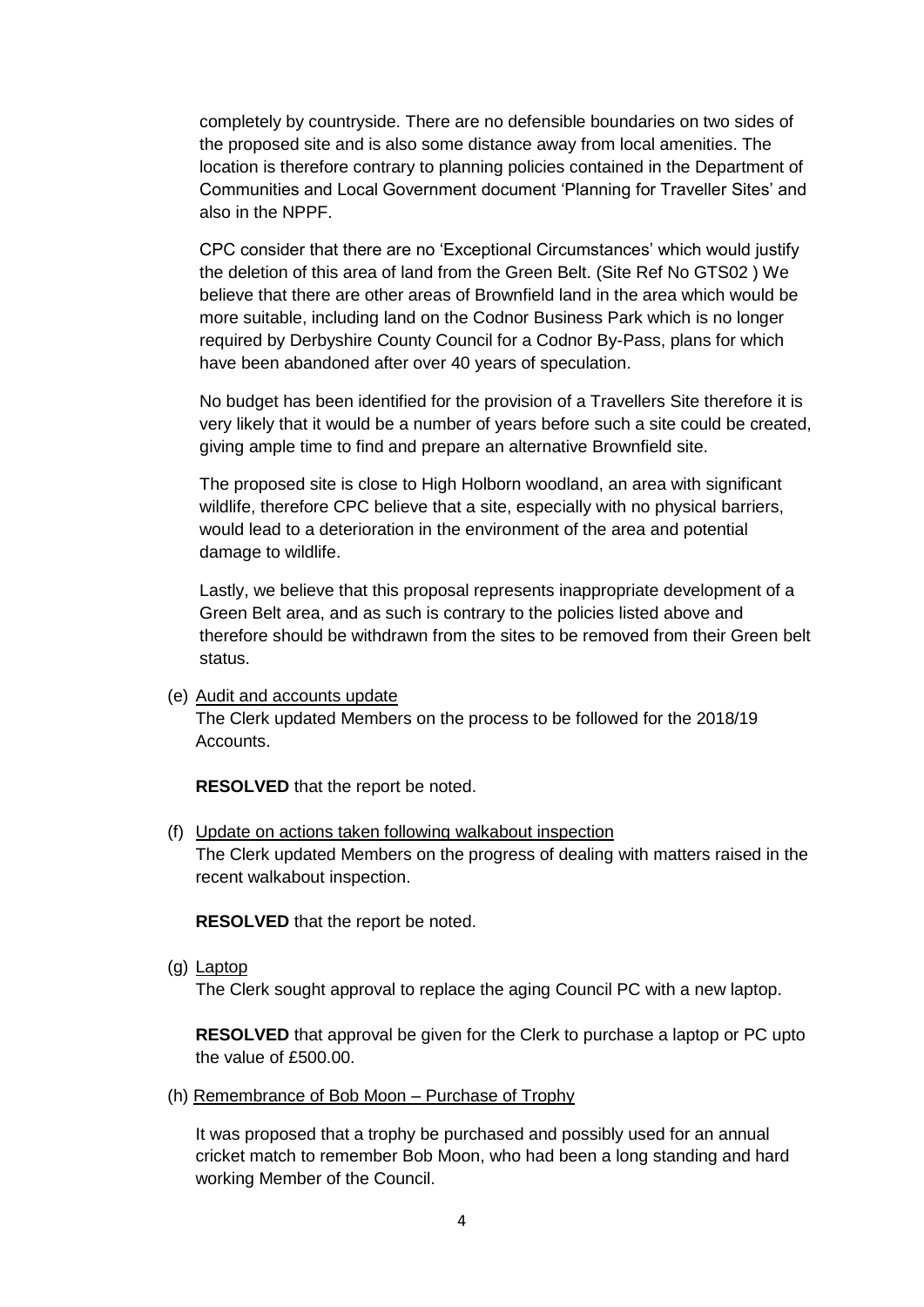**RESOLVED** that approval be given to purchase a trophy to be called the Bob Moon Trophy.

## **48/19 Derbyshire Association of Local Councils**

None.

## **49/19 Finance**

Council considered a schedule of payments, were updated on finances and received details of bank balances.

#### **RESOLVED** that the -

(1) Schedule of payments detailed below be approved.

| Cheque          | Payee/Description                                                                                      | <b>Nett</b> | <b>VAT</b> | <b>Gross</b> |
|-----------------|--------------------------------------------------------------------------------------------------------|-------------|------------|--------------|
| UT BACS (PAID)  | D Hemsell (Salary)                                                                                     | 978.72      | 0.00       | 978.72       |
| UT BACS (PAID)  | Clerk Salary, Homeworking<br>and mileage                                                               | 654.47      | 0.00       | 654.47       |
| UT BACS (PAID)  | Viking (PAID)                                                                                          | 44.06       | 8.81       | 52.87        |
| <b>UT BACS</b>  | <b>DCC Pensions</b>                                                                                    | 256.74      | 0.00       | 256.74       |
| 2133 Yorks Bank | HMRC (Tax, NI)                                                                                         | 177.60      | 0.00       | 177.60       |
| 2134 Yorks Bank | <b>Butler Cook (payroll</b><br>charges)                                                                | 217.00      | 43.40      | 260.40       |
| <b>UT BACS</b>  | Tudor (4 invoices re Mill<br>Lane Car Park, Alfreton Road<br><b>Car Park and Clock Tower</b><br>works) | 573.25      | 0.00       | 573.25       |
| 2135 Yorks Bank | NNDR - Clock Tower and<br>Two car parks                                                                | 3738.33     | 0.00       | 3738.33      |

(2) Bank balances, bank reconciliation and year-end provisional report be noted.

## **50/19 Planning and Licensing**

Council considered the following applications and raised no objections–